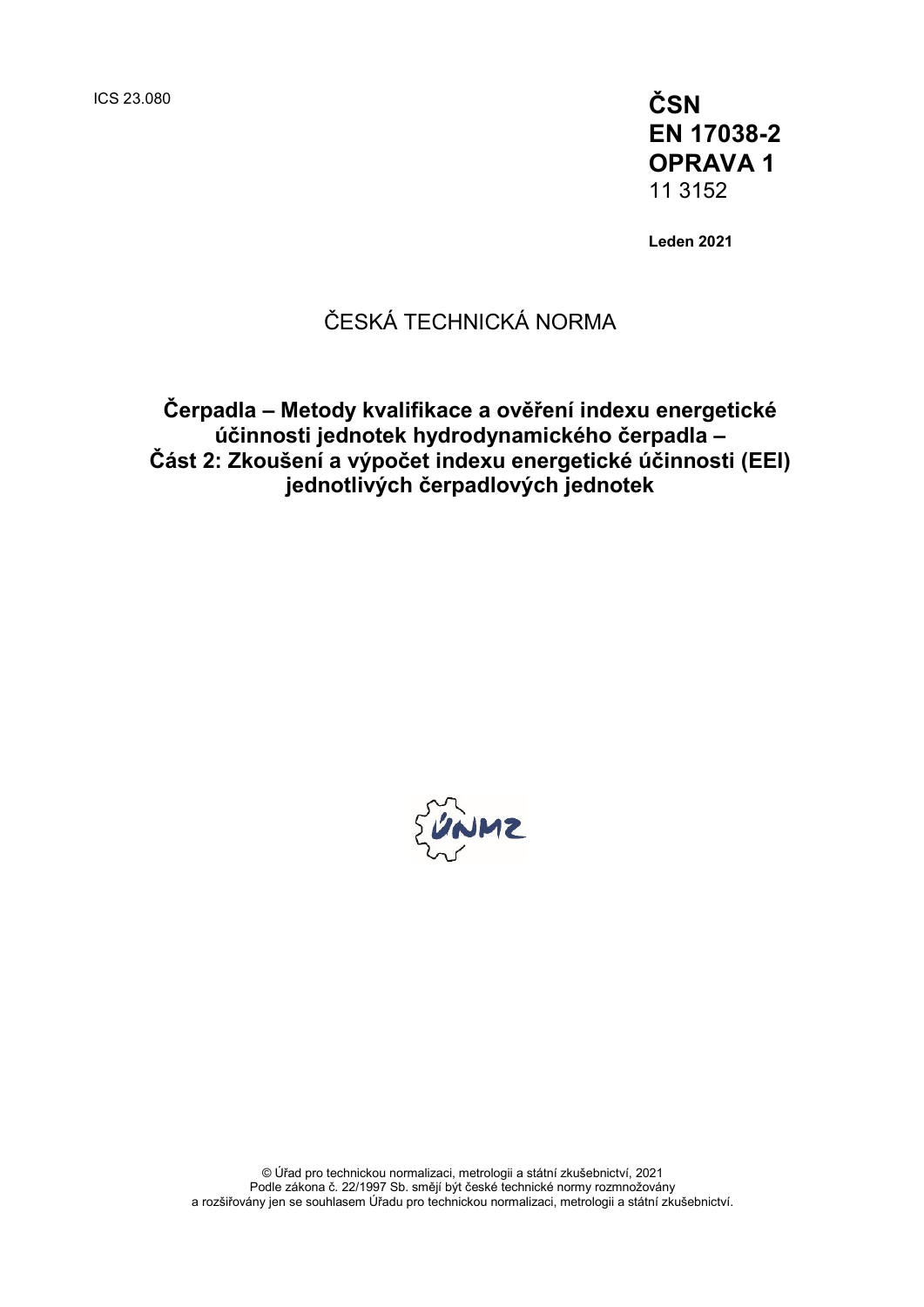ČSN EN 17038-2/Opr. 1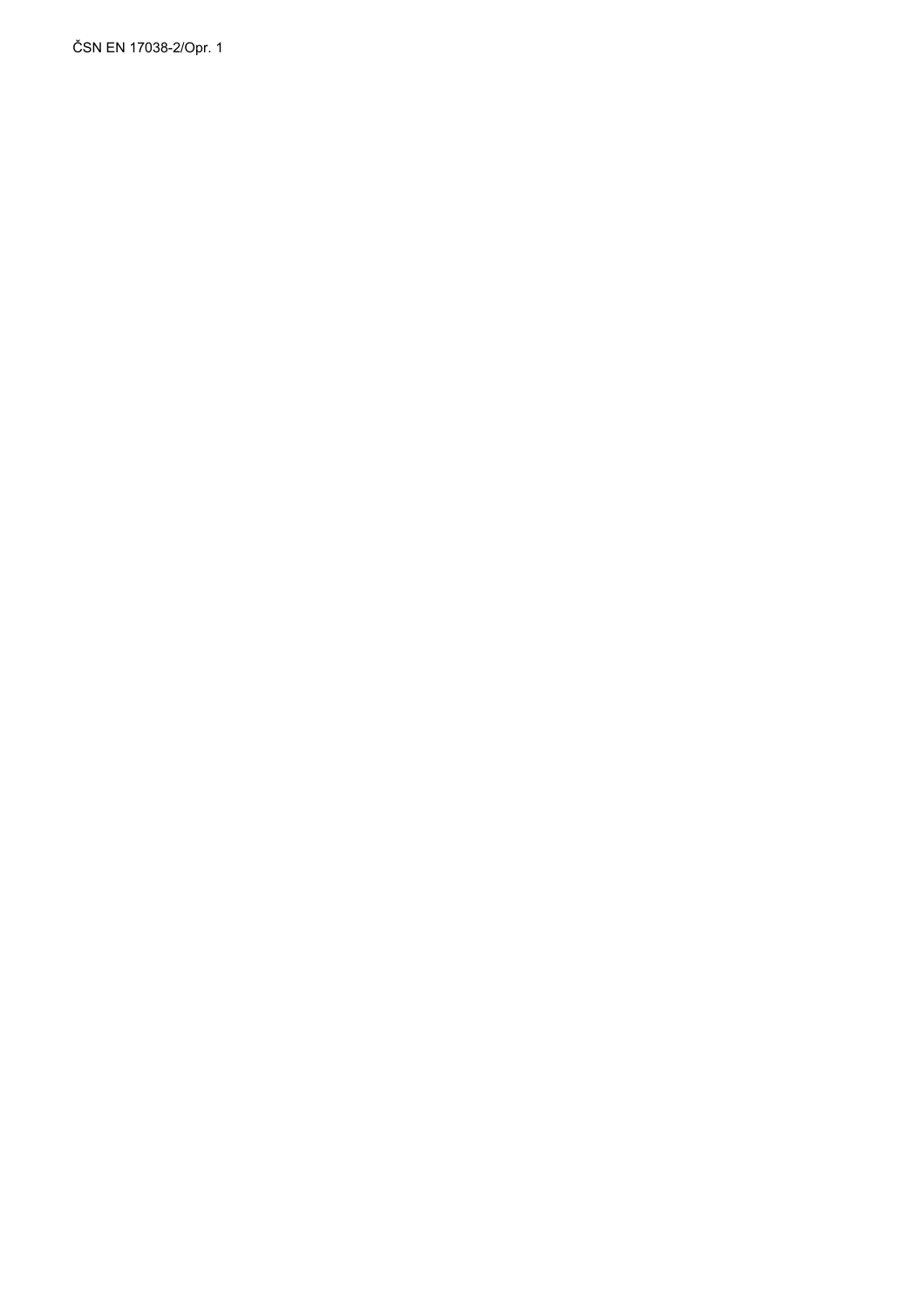# EUROPEAN STANDARD NORME EUROPÉENNE EUROPÄISCHE NORM

# **EN 17038-2:2019/AC**

July 2020

**ICS** 23.080

English version

Pumps - Methods of qualification and verification of the Energy Efficiency Index for rotodynamic pump units - Part 2: Testing and calculation of Energy Efficiency Index (EEI) of single pump units

Pompes - Méthodes de qualification et de vérification de l'indice de rendement énergétique des groupes motopompes rotodynamiques - Partie 2 : Essais et calcul de l'indice de rendement énergétique (EEI) des groupes motopompes simples

Pumpen - Methoden zur Qualifikation und Verifikation des Energieeffizienzindexes für Kreiselpumpen - Teil 2: Prüfung und Berechnung des Energieeffizienzindexes (EEI) einzelner Pumpenaggregate

This corrigendum becomes effective on 1 July 2020 for incorporation in the official English version of the EN.



EUROPEAN COMMITTEE FOR STANDARDIZATION COMITÉ EUROPÉEN DE NORMALISATION EUROPÄISCHES KOMITEE FÜR NORMUNG

#### **CEN-CENELEC Management Centre: Rue de la Science 23, B-1040 Brussels**

© 2020 CEN All rights of exploitation in any form and by any means reserved worldwide for CEN national Members. Tous droits d'exploitation sous quelque forme et de quelque manière que ce soit réservés dans le monde entier aux membres nationaux du CEN. Alle Rechte der Verwertung, gleich in welcher Form und in welchem Verfahren, sind weltweit den nationalen Mitgliedern von CEN vorbehalten.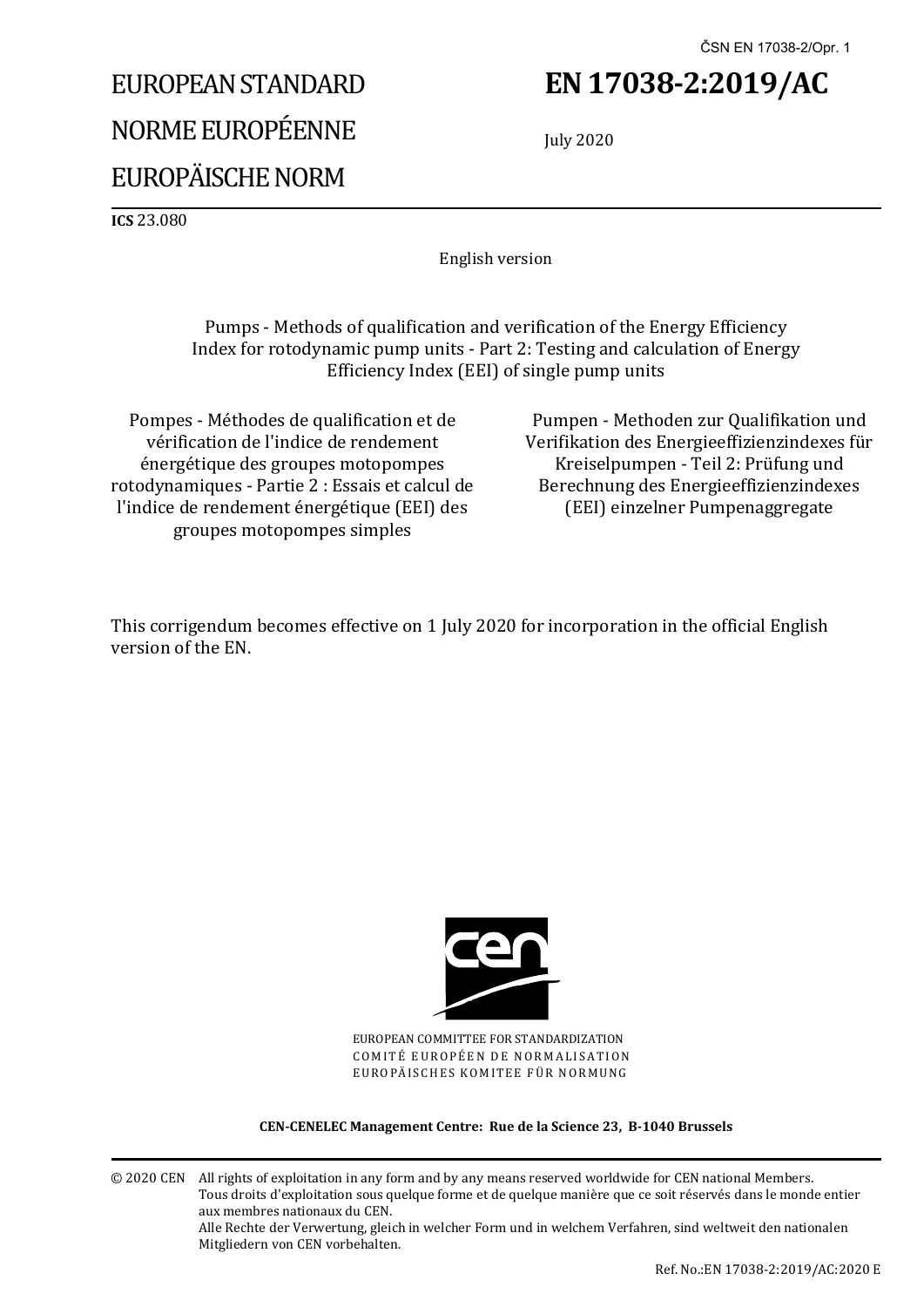#### **EN 17038-2:2019/AC:2020 (E)** ČSN EN 17038-2/Opr. 1

#### **Contents Page**

| $\mathbf{1}$ | Modification to 5.2.3, Determination of part load and over load points and reference |
|--------------|--------------------------------------------------------------------------------------|
| 2            |                                                                                      |
| 3            |                                                                                      |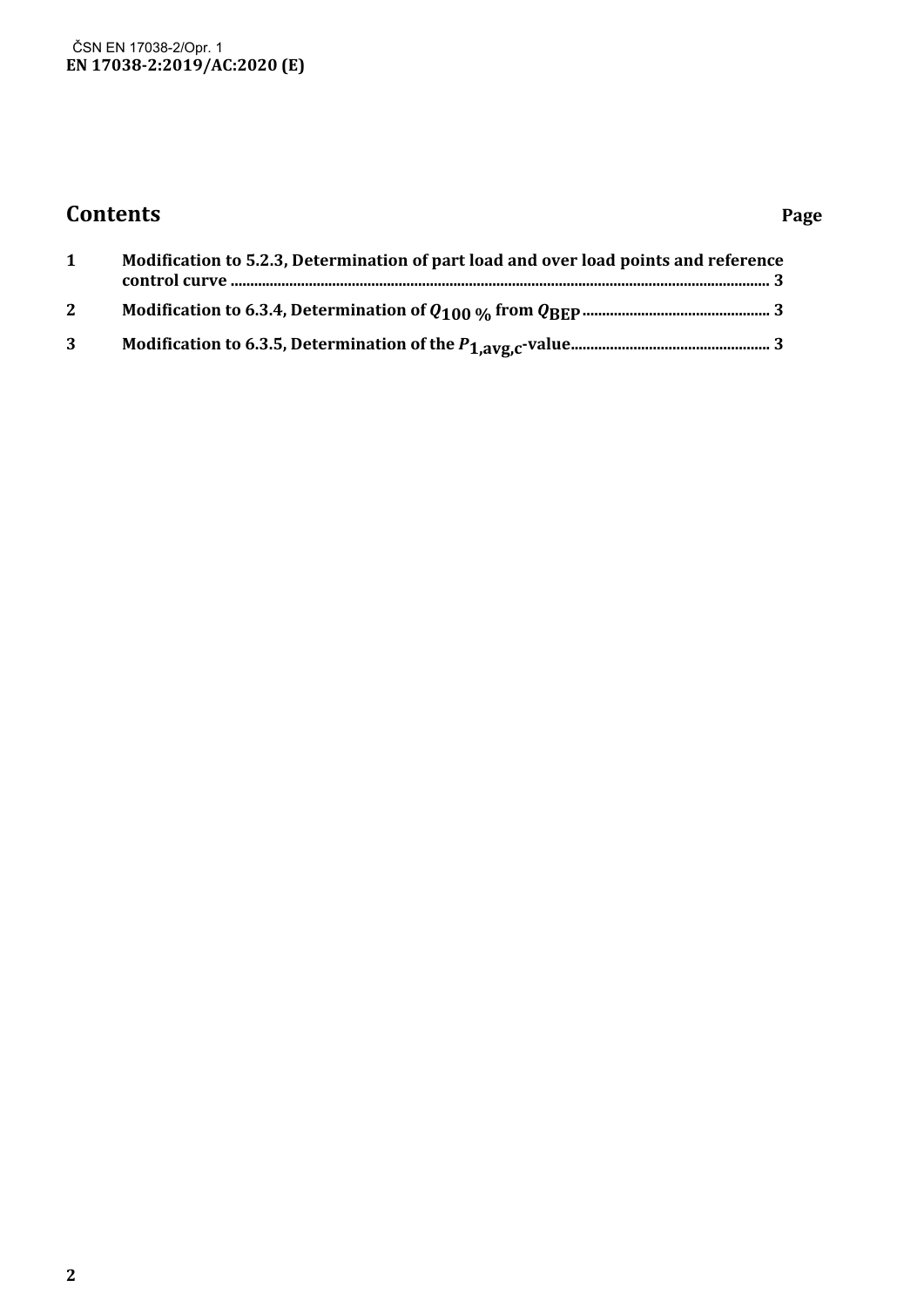#### **1 Modification to 5.2.3, Determination of part load and over load points and reference control curve**

*Format the line "*Determination of part load and over load points and reference control curve" as heading 5.2.3.

# **2 Modification to 6.3.4, Determination of** *Q***100 % from** *Q***BEP**

*In 1), replace* "Formula 6.23" *with* "Formula (23)"*.*

### **3 Modification to 6.3.5, Determination of the** *P***1,avg,c-value**

*In 5), replace* "Formula (10)" *with* "Formula (4)".